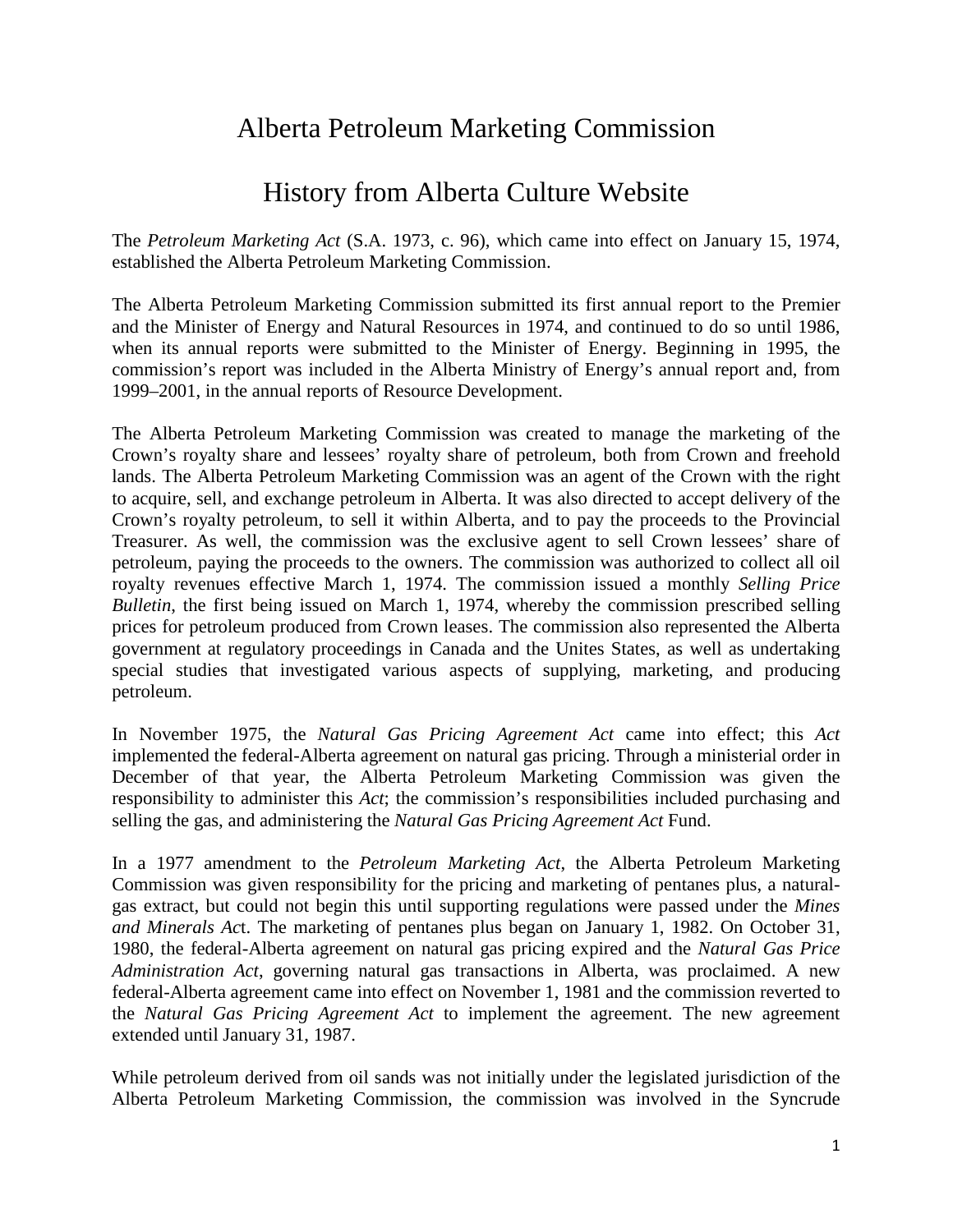Canada Ltd. Project, including the marketing of the province's share of synthetic oil. The chair and, subsequently, any member of the commission, served as the Alberta royalty negotiator for synthetic oil produced by the project. The Department of Energy handled this beginning in June 1985.

The Western Accord deregulated the petroleum industry on June 1, 1985. Following the deregulation, the commission, as an agent, continued to sell the Crown's royalty share of Alberta's crude oil production and its share of synthetic crude oil production from the Syncrude Canada Ltd. project. As well, the commission marketed crude oil on behalf of producers on a contract basis. This crude oil production was purchased according to normal business practices. As well, the governments of Canada and the producing provinces signed the Agreement on Natural Gas Markets and Prices, which replaced the former federal-provincial pricing arrangements with market-sensitive pricing of domestic natural gas after an initial twelve-month transition period. In 1986, the commission was assigned responsibilities under the *Take-or-Pay Costs Sharing Act* and *Natural Gas Marketing Act*.

In the early 1990s, the Alberta Petroleum Commission was acquiring and marketing crude oil, taken as royalty-in-kind from Crown leases; it also marketed the province's equity share of synthetic oils from Syncrude Canada Ltd. The commission's functions were dramatically altered in 1994. The February 1994 Speech from the Throne announced that all commission responsibilities, except those directly related to the marketing of crude oil, were to be transferred to the Department of Energy effective April 1, 1995. The commission's position as the government's representative at regulatory proceedings, along with the services provided under the *Natural Gas Marketing Act*, were transferred to the Department of Energy. The Minister of Energy also conducted an investigation into the role of the commission, and whether it would be more cost-efficient to replace the marketing function with either a cash royalty, or with a privatization mechanism. The conclusion was that, based on financial considerations, the department should keep the marketing function.

The privatization option was explored again in the fall of 1995, and was deemed more costefficient then a cash royalty. In April 1996, Gulf Canada Resources Ltd., PanCanadian Petroleum Ltd., and CANPET Energy Group Inc. were named as the companies to act as the Crown's agents in marketing Alberta's crude oil for a period of five years. Also that year, the Department of Energy assumed responsibility for the administration of the commission. Following all these changes, the Alberta Petroleum Marketing Commission remains responsible for accepting delivery of, and marketing, the Crown's royalty share of crude oil.

The Alberta Petroleum Marketing Commission consists of three members appointed by the Lieutenant Governor in Council: a chair, a vice-chair, and another member. Three divisions initially supported the work of the commission: Administration and Finance, Operations, and Economics and Planning. These divisions were altered in 1979–1980 to reflect the management and administration of petroleum and natural gas; the divisions were Administration and Finance, and Petroleum and Natural Gas. A new division of Engineering and Planning was added in 1981.

Minor changes to the organization's structure in the following years resulted in the 1986 structure of the commission, involving a Finance and Administration Division, a Crude Oil